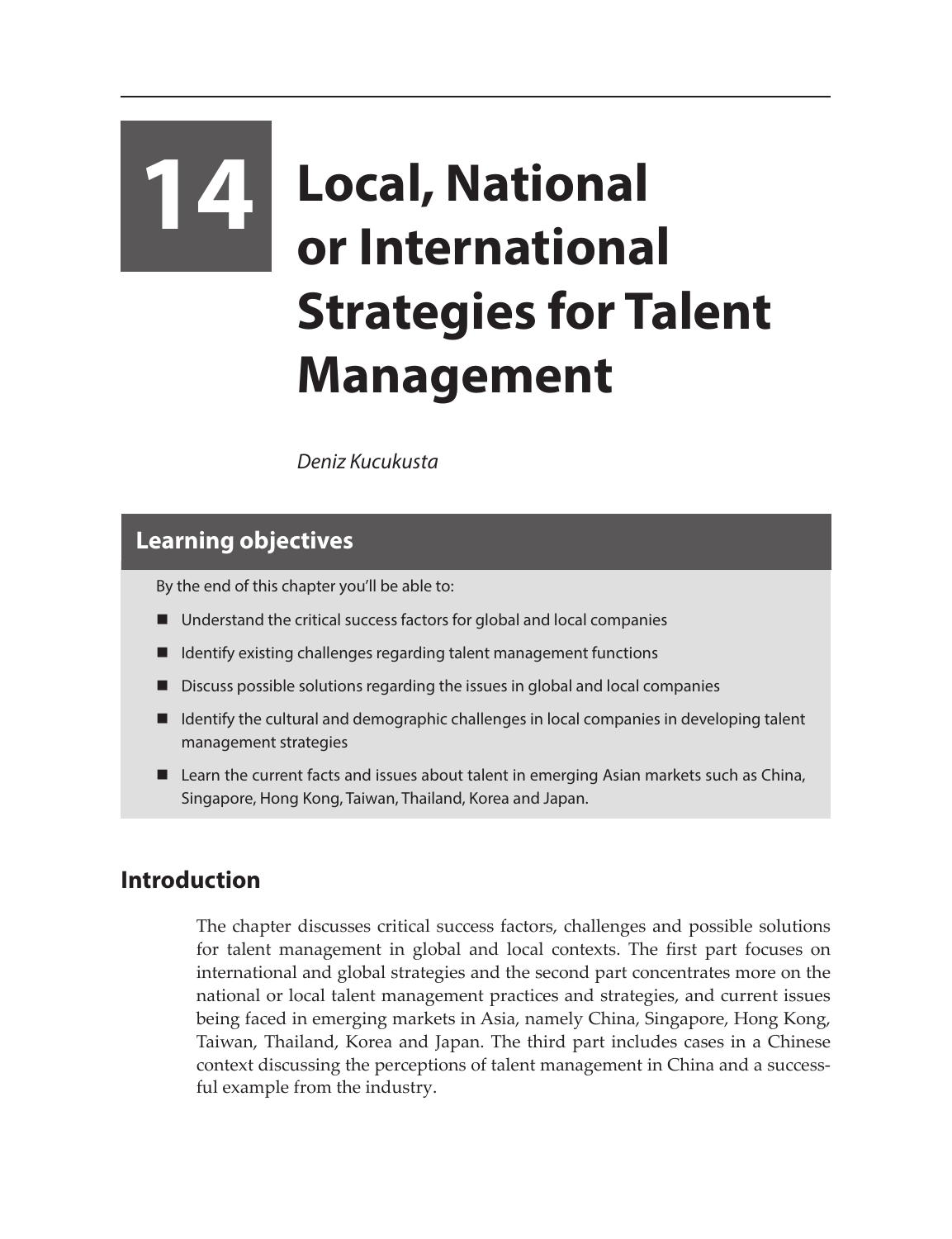Successful implementation of talent management in a global or local company depends on how it blends with the company's overall strategies and how successful it is in dealing with local or global challenges. Although talent management related problems seem to be similar, there are significant differences depending on the cultures or countries where the business is being developed. In Asia, for instance, the main concern for talent acquisition and development can be how to stay competitive in fast-growing Asian economies and rapidly growing businesses. The objective of this chapter is therefore to identify the issues that the industry is facing; provide possible solutions in terms of local and global companies; and present current situations in the Asian context. The emerging markets in Asia represent a huge portion in the hospitality and tourism industry on the global stage. Therefore, the chapter includes valuable cases of benchmarking and talent management practices from emerging Asian markets.

# **Global (multi-national) talent management**

It is well known that the hospitality and tourism industry is highly people-oriented, which just brings the issues and challenges of managing the talent. Without mentioning more about the reasons and benefits of effective talent management in the industry, there are basically two fundamental approaches to viewing the optimum utilization of an organization's resources for enhancing its competitive advantages: resource based and talent based theory (Rabbi *et al.*, 2015). Another comprehensive theory of firms describes how those resources that are valuable, rare, inimitable, and non-substitutable, have the potential to sustain competitive advantage, and that these include the talent, also referred to the human capital (Barney, 1991).

 Another definition of talent management in the global context is described as '*the strategic integration of resourcing and development at the global level which involves the proactive identification and development, thus strategic deployment of high-performing and high-potential strategic employees on an international scale*' (Collings *et al.*, 2009). This implies the significance of not just sourcing and acquiring the competence and intelligence, but also the mater of retaining and sustaining their contributions in the emerging markets globally (Farndale *et al.*, 2010). Thanks to, and because of globalization, the demand and supply of talent bring both opportunities and challenges to organizations; and hence the management of this matter remains significant (Lane and Pollner, 2008).

## **Critical factors for the successful implementation of talent management**

Interactively, the successful implementation of talent management is just similar as the typical management of human resources, which requires a holistic and comprehensive collaboration with the strategies of managing other aspects in an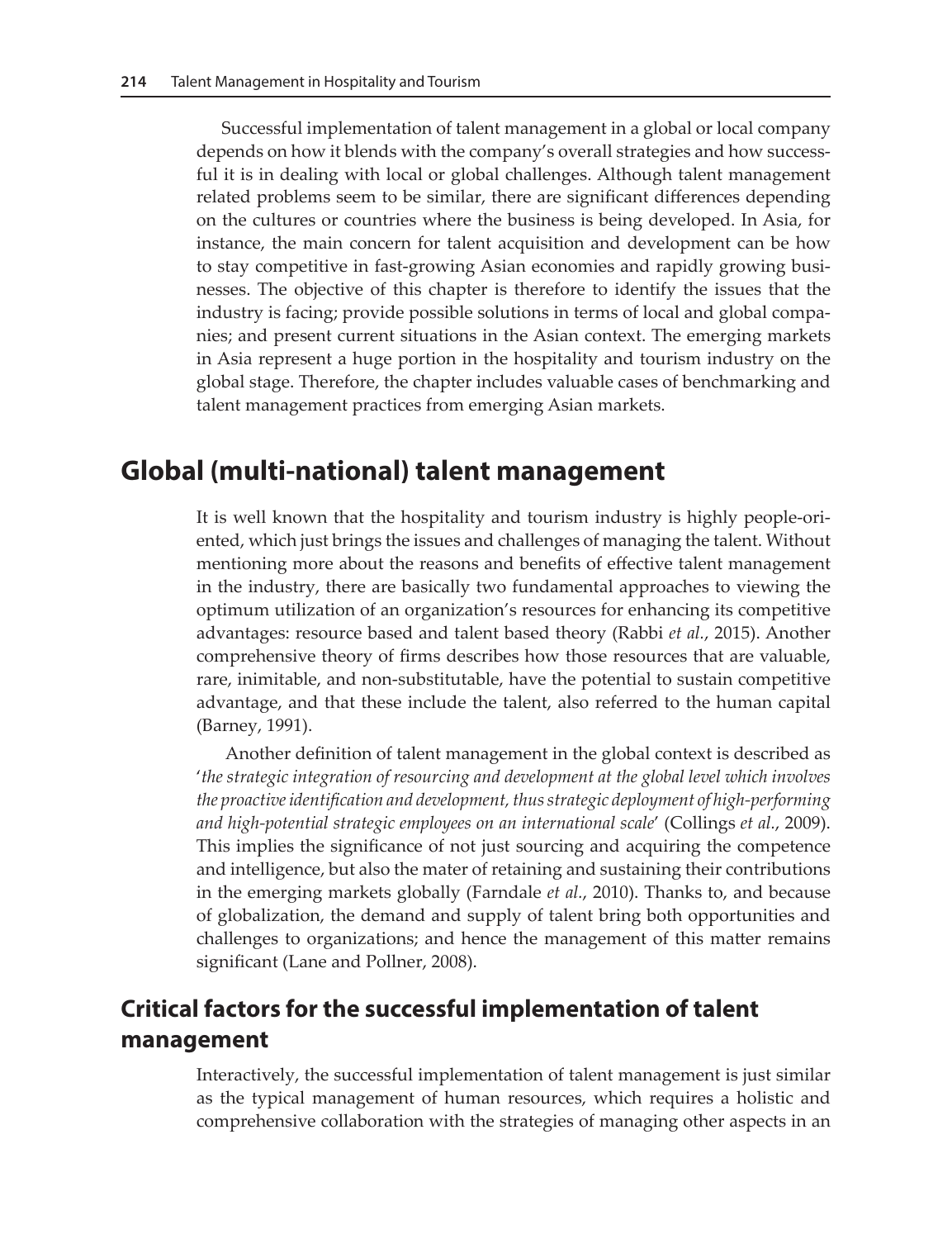organization, such as its marketing and financial objectives and goals. Talent management has to be integrated and aligned with the organization's overall strategies because of its vital importance to articulation (Rabbi *et al.*, 2015); therefore, human behaviour and culture are critical attributes identified in dealing with the implementation (Coleman, 2008). Considering that knowledge and skills are the factors that can be constant, because of free information flow and transparency, the organization's competitive advantage can be easily copied or learned by other firms, but not the competencies and intelligence of its talent. Therefore, overcoming the cultural challenges is not just a matter of simply sharing and transmitting knowledge and intelligence (Cole, 2004).

Another point of view for the management on acquiring that knowledge and intelligence can be expressed by how much the talent are offered; that is the compensation. Offer and acceptance can be simply interpreted as the demand and supply in the human capital market, in which the competitors 'fight' among each other by offering attractive and competitive 'motives' to acquire valuable and competent talent, and so the right incentive has to be given to those who are able to contribute success (Cole-Gomolski, 1997). It is also important that the talent themselves have to also understand the importance of the management's implementation, so that they are willing and able to contribute their efforts in knowledge sharing by accepting the reward of compensation.

#### **Challenges and solutions for global companies**

In the wider scope of the global context, a multinational corporation can confront a number of challenges in managing talent, particularly the following two key difficulties: global competition and new forms of international mobility (Farndale *et al.*, 2010). As the hospitality and tourism industry is definitely doing the business by crossing borders and territories, organizations are typically and commonly large and wide covering countries and regions, not just in competing for customers and markets, but also for the human resource and talent. Therefore, it can be predicted that the emergence of a common pool of global talent is being shared and fought over by the multinational organizations. Thus, this creates the issues of demanding increasingly high skill levels of staff and requiring more specifically those of their qualities which can differentiate and help the company stand out among its competitors (Dickmann *et al.*, 2008).

 Further about the 'quality' requirement, there is the issue that the supply of sufficiently educated senior and managerial staff is not enough to satisfy the demand. As well as in the developed countries (Cappelli, 2008), it has been also a growing problem in transitional and developing countries, such as China and India (Doh *et al.*, 2008; Ma and Trigo, 2008); and therefore the multinational organizations have to broaden their search to a wider pool of talent (Boussebaa and Morgan, 2008). Strategically, the integration of holistic approaches on managing high quality human resources requires the extension of their talent pipelines into much more forward planning activities, such as sourcing and recruiting; and